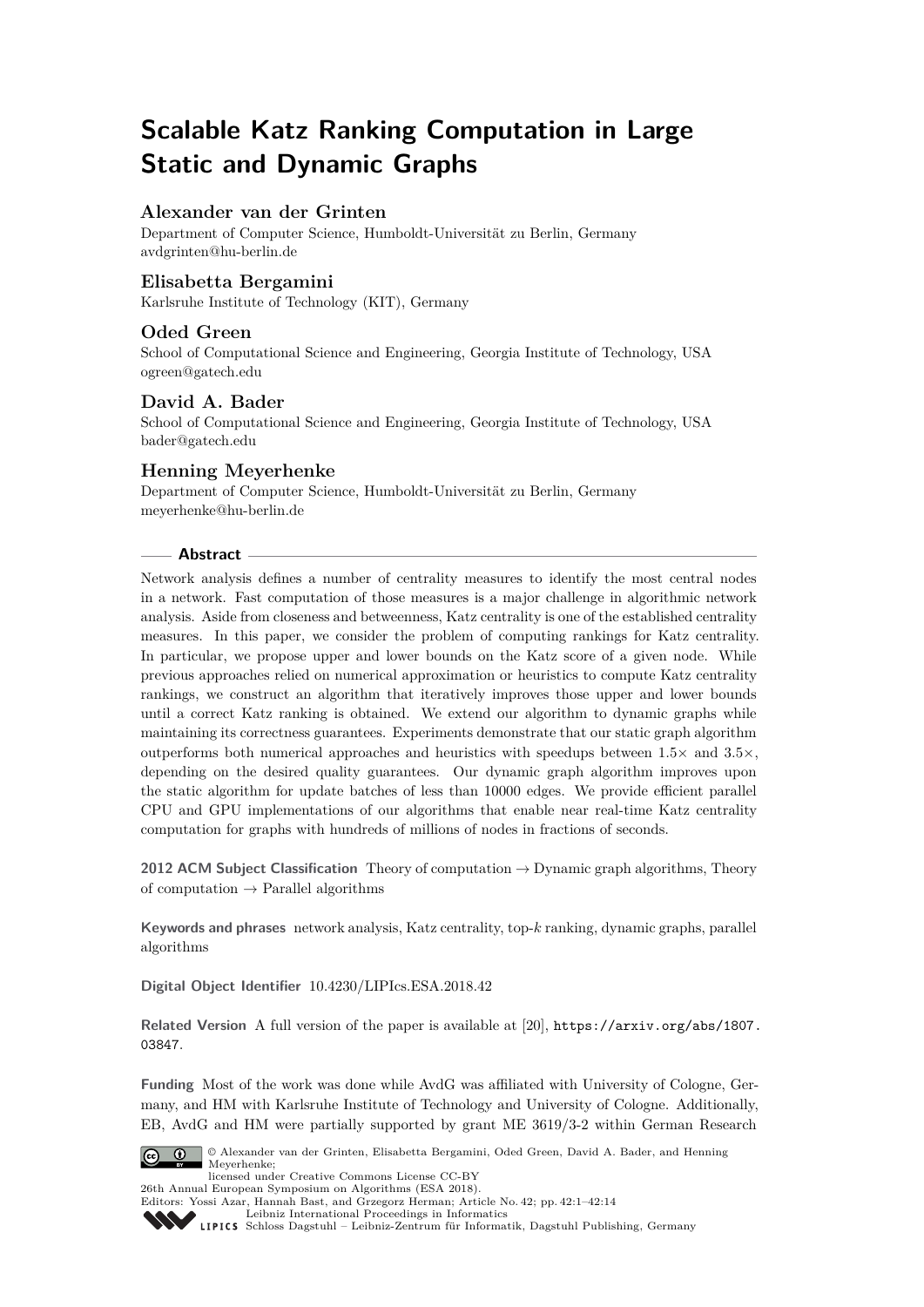### **42:2 Scalable Katz Ranking Computation in Large Static and Dynamic Graphs**

Foundation (DFG) Priority Programme 1736. Funding was also provided by Karlsruhe House of Young Scientists via the International Collaboration Package. Funding for OG and DB was provided in part by the Defense Advanced Research Projects Agency (DARPA) under Contract Number FA8750-17-C-0086. The content of the information in this document does not necessarily reflect the position or the policy of the Government, and no official endorsement should be inferred. The U.S. Government is authorized to reproduce and distribute reprints for Government purposes notwithstanding any copyright notation here on.

# **1 Introduction**

Finding the most important nodes of a network is a major task in network analysis. To this end, numerous centrality measures have been introduced in the literature. Examples of well-known measures are betweenness (which ranks nodes according to their participation in the shortest paths of the network) and closeness (which indicates the average shortest-path distance to other nodes). A major limitation of both measures is that they are based on the assumption that information flows through the networks following shortest paths only. However, this is often not the case in practice; think, for example, of traffic on street networks: it is easy to imagine reasons why drivers might prefer to take slightly longer paths. On the other hand, it is also quite unlikely that *much* longer paths will be taken.

Katz centrality [\[9\]](#page-12-0) accounts for this by summing all walks starting from a node, but weighting them based on their length. More precisely, the weight of a walk of length *i* is  $\alpha^i$ , where  $\alpha$  is some attenuation factor smaller than 1. Thus, naming  $\omega_i(v)$  the number of walks of length *i* starting from node *v*, the Katz centrality of *v* is defined as

<span id="page-1-1"></span>
$$
\mathbf{c}(v) := \sum_{i=1}^{\infty} \omega_i(v) \, \alpha^i \tag{1}
$$

or equivalently:  $\mathbf{c} = \left( \sum_{i=1}^{\infty} A^i \alpha^i \right) \vec{I}$ , where *A* is the adjacency matrix of the graph and  $\vec{I}$ is the vector consisting only of 1s. This can be restated as a Neumann series, resulting in the closed-form expression  $\mathbf{c} = \alpha A (I - \alpha A)^{-1} \vec{I}$ , where *I* is the identity matrix. Thus, Katz centrality can be computed exactly by solving the linear system

<span id="page-1-0"></span>
$$
(I - \alpha A) \mathbf{z} = \vec{I},\tag{2}
$$

followed by evaluating  $c = \alpha Az$ . We call this approach the *linear algebra formulation*. In practice, the solution to Eq. [\(2\)](#page-1-0) is numerically approximated using iterative solvers for linear systems. While these solvers yield solutions of good quality, they can take hundreds of iterations to converge [\[17\]](#page-13-2). Thus, in terms of running time, those algorithms can be impractical for today's large networks, which often have millions of nodes and billions of edges.

Instead, Foster et al.'s [\[7\]](#page-12-1) algorithm estimates Katz centrality iteratively by computing partial sums of the series from Eq. [\(1\)](#page-1-1) until a stopping criterion is reached. Although very efficient in practice, this method has no guarantee on the correctness of the ranking it finds, not even for the top nodes. Thus, the approach is ineffective for applications where only a subset of the most central nodes is needed or when accuracy is needed. As this is indeed the case in many applications, several top-*k* centrality algorithms have been proposed recently for closeness  $[2]$  and betweenness  $[13]$ . Recently, a top- $k$  algorithm for Katz centrality  $[17]$  was suggested. That algorithm still relies on solving Eq. [\(2\)](#page-1-0); however, it reduces the numerical accuracy that is required to obtain a top-*k* rating. Similarly, Zhan et al. [\[21\]](#page-13-3) propose a heuristic method to exclude certain nodes from top-*k* rankings but do not present algorithmic improvements on the actual Katz computation.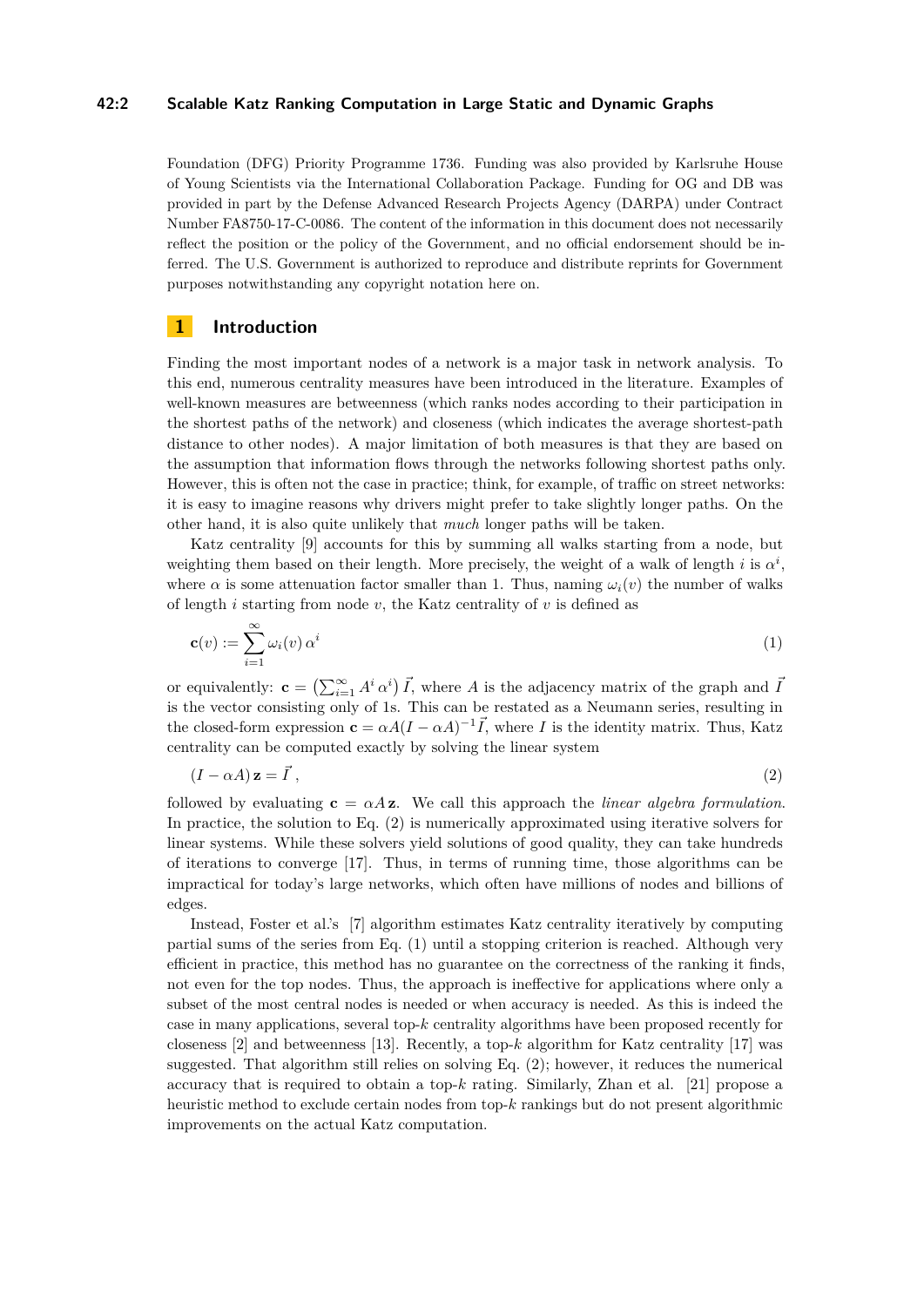**Dynamic graphs.** Furthermore, many of today's real-world networks, such as social networks and web graphs, are dynamic in nature and some of them evolve over time at a very quick pace. For such networks, it is often impractical to recompute centralities from scratch after each graph modification. Thus, several dynamic graph algorithms that efficiently update centrality have been introduced for closeness [\[3\]](#page-12-4) and betweenness [\[12\]](#page-12-5). Such algorithms usually work well in practice, because they reduce the computation to the part of the graph that has actually been affected. This offers potentially large speedups compared to recomputation. For Katz centrality, dynamic algorithms have recently been proposed by Nathan et al. [\[15,](#page-12-6) [16\]](#page-13-4). However, those algorithms rely on heuristics and are unable to reproduce the exact Katz ranking after dynamic updates.

**Our contribution.** We construct a vertex-centric algorithm that computes Katz centrality by iteratively improving upper and lower bounds on the centrality scores (see Section [3](#page-3-0) for the construction of this algorithm). While the computed centralities are approximate, our algorithm guarantees the correct ranking. We extend (in Section [4\)](#page-6-0) this algorithm to dynamic graphs while preserving the guarantees of the static algorithm. An extensive experimental evaluation (see Section [5\)](#page-8-0) shows that (i) our new algorithm outperforms Katz algorithms that rely on numerical approximation with speedups between  $1.5\times$  and  $3.5\times$ , depending on the desired correctness guarantees, (ii) our algorithm has a speedup in the same order of magnitude over the widely-used heuristic of Foster et al. [\[7\]](#page-12-1) while improving accuracy, (iii) our dynamic graph algorithm improves upon static recomputation of Katz rankings for batch sizes of less than 10000 edges and (iv) efficient parallel CPU and GPU implementations of our algorithm allow near real-time computation of Katz centrality in fractions of seconds even for very large graphs. In particular, our GPU implementation achieves speedups of more than  $10\times$  compared to a 20-core CPU implementation.

# **2 Preliminaries**

### **2.1 Notation**

- **Graphs.** In the following sections, we assume that  $G = (V, E)$  is the input graph to our algorithm. Unless stated otherwise, we assume that *G* is directed. For the purposes of Katz centrality, undirected graphs can be modeled by replacing each undirected edge with two directed edges in reverse directions. For a node  $x \in V$ , we denote the *out-*degree of x by  $deg(x)$ . The maximum out-degree of any node in G is denoted by  $deg_{\text{max}}$ .
- **Katz centrality.** The Katz centrality of the nodes of *G* is given by Eq. [\(1\)](#page-1-1). With  $\mathbf{c}_i(v)$  we denote the *i*-th partial sum of Eq. [\(1\)](#page-1-1). Katz centrality is not defined for arbitrary values of *α*. In general, Eq. [\(1\)](#page-1-1) converges for  $\alpha < \frac{1}{\sigma_{\max}}$ , where  $\sigma_{\max}$  is the largest singular value of the adjacency matrix *A* (see [\[9\]](#page-12-0)).

Katz centrality can also be defined by counting *inbound* walks in *G* [\[9,](#page-12-0) [18\]](#page-13-5). For this definition,  $\omega_i(x)$  is replaced by the number of walks of length *i* that end in  $x \in V$ . Indeed, for applications like web graphs, nodes that are the target of many links intuitively should be considered more central than nodes that only have many links themselves<sup>[1](#page-2-0)</sup>. However, as inbound Katz centrality coincides with the outbound Katz centrality of the reverse graph, we will not specifically consider it in this paper.

<span id="page-2-0"></span><sup>&</sup>lt;sup>1</sup> This is a central idea behind the PageRank [\[5\]](#page-12-7) metric.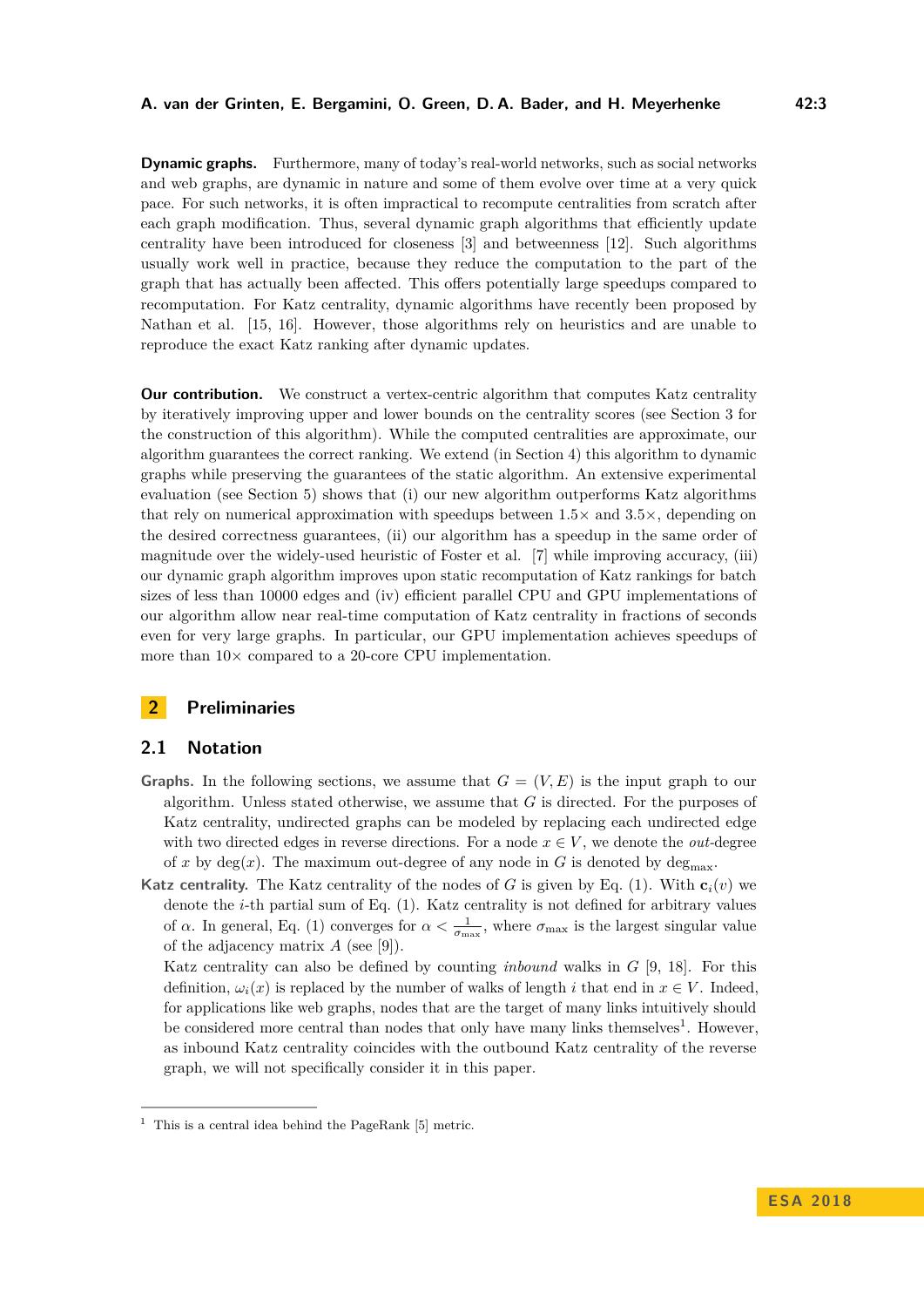#### **42:4 Scalable Katz Ranking Computation in Large Static and Dynamic Graphs**

# **2.2 Related work**

Most algorithms that are able to compute Katz scores with approximation guarantees are based on the linear algebra formulation and compute a numerical solution to Eq. [\(2\)](#page-1-0). Several approximation algorithms have been developed in order to decrease the practical running times of this formulation (e.g. based on low-rank approximation [\[1\]](#page-12-8)). Nathan et al. [\[17\]](#page-13-2) prove a relationship between the numerical approximation quality of Eq. [\(2\)](#page-1-0) and the resulting Katz ranking quality. While this allows computation of top-*k* rankings with reduced numerical approximation quality, no significant speedups can be expected if full Katz rankings are desired.

Foster et al. [\[7\]](#page-12-1) present a vertex-centric heuristic for Katz centrality: They propose to determine Katz centrality by computing the recurrence  $c_{i+1} = \alpha A c_i + \overline{I}$ . The computation is iterated until either a fixed point<sup>[2](#page-3-1)</sup> or a predefined number of iterations is reached. This algorithm performs well in practice; however, due to the heuristic nature of the stopping condition, the algorithm does not give any correctness guarantees.

Another paper from Nathan et al. [\[16\]](#page-13-4) discusses an algorithm for a "personalized" variant of Katz centrality. Our algorithm uses a similar iteration scheme but differs in multiple key properties of the algorithm: Instead of considering personalized Katz centrality, our algorithm computes the usual, "global" Katz centrality. While Nathan et al. give a global bound on the quality of their solution, we are able to compute per-node bounds that can guarantee the correctness of our ranking. Finally, Nathan et al.'s dynamic update procedure is a heuristic algorithm without correctness guarantee, although its ranking quality is good in practice. In contrast to that, our dynamic algorithm reproduces exactly the results of the static algorithm.

# <span id="page-3-0"></span>**3 Iterative improvement of Katz bounds**

### **3.1 Per-node bounds for Katz centrality**

The idea behind our algorithm is to compute upper and lower bounds on the centrality of each node. Those bounds are iteratively improved. We stop the iteration once an application-specific stopping criterion is reached. When that happens, we say that the algorithm *converges*.

Per-node upper and lower bounds allow us to rank nodes against each other: Let  $\ell_r(x)$ and  $u_r(x)$  denote respectively lower and upper bounds on the Katz score of node x after iteration *r*. An explicit construction of those bounds will be given later in this section; for now, assume that such bounds exist. Furthermore, let *w* and *v* be two nodes; without loss of generality, we assume that *w* and *v* are chosen such that  $\ell_r(w) \geq \ell_r(v)$ . If  $\ell_r(w) > u_r(v)$ , then *w* appears in the Katz centrality ranking before *v* and we say that *w* and *v* are *separated* by the bounds  $\ell_r$  and  $u_r$ . In this context, it should be noted that per-node bounds do not allow us to prove that the Katz scores of two nodes are equal<sup>[3](#page-3-2)</sup>. However, as the algorithm still needs to be able to rank nodes x that share the same  $\ell_r(x)$  and  $u_r(x)$  values, we need a more relaxed concept of separation. Therefore:

**Definition 1.** In the same setting as before, let  $\epsilon > 0$ . We say that *w* and *v* are  $\epsilon$ -*separated*, if and only if

<span id="page-3-3"></span>
$$
\ell_r(w) > u_r(v) - \epsilon \tag{3}
$$

<span id="page-3-1"></span><sup>2</sup> Note that a true fixed point will not be reached using this method unless the graph is a DAG.

<span id="page-3-2"></span><sup>3</sup> In theory, the linear algebra formulation is able to prove that the score of two nodes is indeed equal. However, in practice, limited floating point precision limits the usefulness of this property.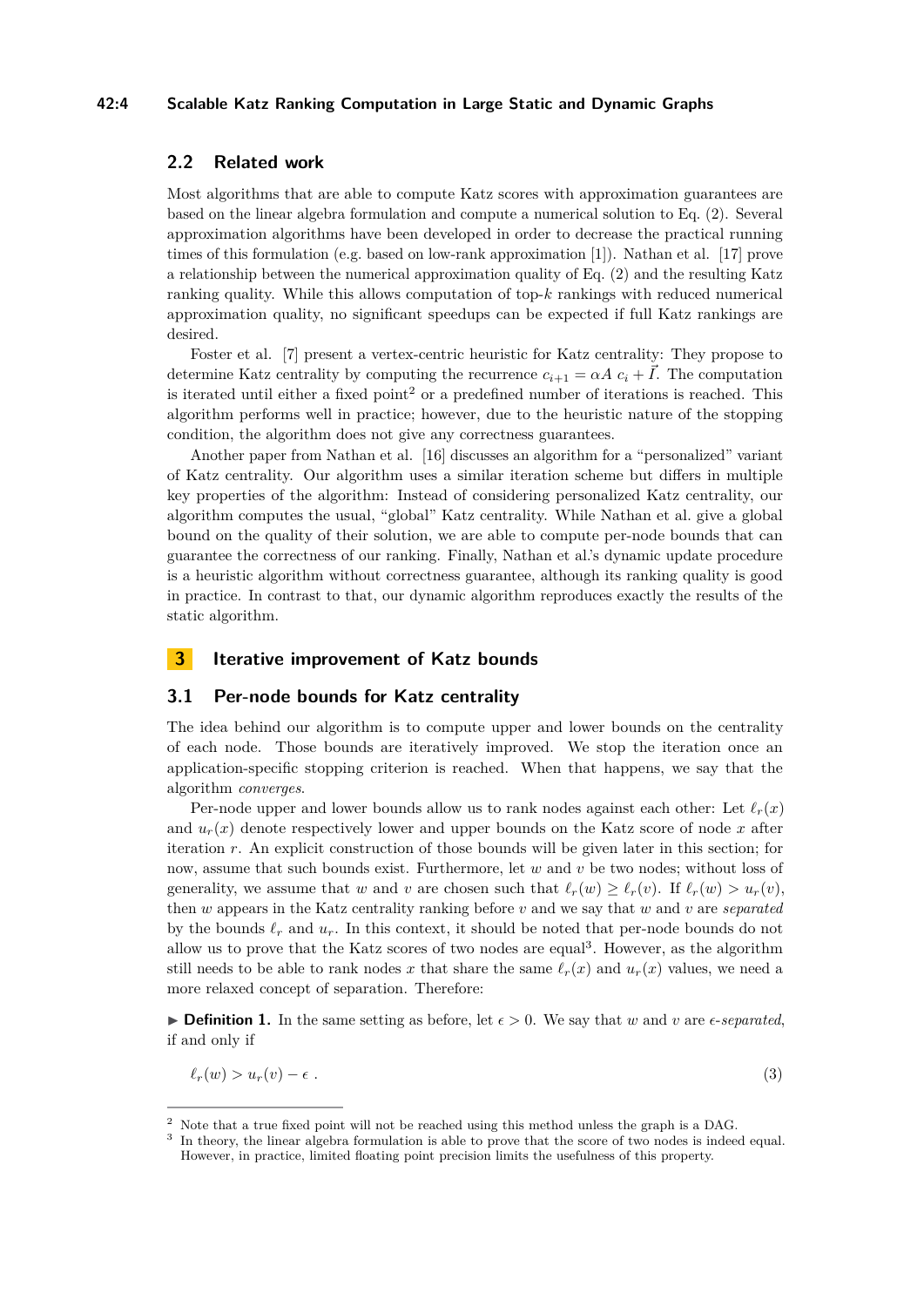Intuitively, the introduction of  $\epsilon$  makes the  $\epsilon$ -condition easier to fulfill than the separation condition: Indeed, separated pairs of nodes are also  $\epsilon$ -separated for every  $\epsilon > 0$ . In particular,  $\epsilon$ -separation allows us to construct Katz rankings even in the presence of nodes that have the same Katz score: Those nodes are never separated, but they will eventually be  $\epsilon$ -separated for every  $\epsilon > 0$ .

In order to actually construct rankings, it is sufficient to notice that once all pairs of nodes are  $\epsilon$ -separated, sorting the nodes by their lower bounds  $\ell_r$  yields a correct Katz ranking, except for pairs of nodes with a difference in Katz score of less than  $\epsilon$ . Thus, using this definition, we can discuss possible stopping criteria for the algorithm:

**Ranking criterion.** Stop once all nodes are  $\epsilon$ -separated from each other. This guarantees that the ranking is correct, except for nodes with scores that are very close to each other.

- **Top-***k* **criterion.** Stop once the top-*k* nodes are  $\epsilon$ -separated from each other and from all other nodes. For  $k = n$  this criterion reduces to the ranking criterion.
- **Score criterion.** Stop once the difference between the upper and lower bound of each node becomes less than  $\epsilon$ . This guarantees that the Katz centrality of each node is correct up to an additive constant of  $\epsilon$ .

Pair criterion. Stop once two given nodes  $u$  and  $v$  are  $\epsilon$ -separated.

First, we notice that a simple lower bound on the Katz centrality of a node *v* can be obtained by truncating the series in Eq. [\(1\)](#page-1-1) after *r* iterations, hence,  $\ell_r(v) := \sum_{i=1}^r \omega_i(v) \alpha^i$ is a lower bound on  $c(v)$ . For undirected graphs, this lower bound can be improved to  $\sum_{i=1}^{r} \omega_i(v) \alpha^i + \omega_r(v) \alpha^{r+1}$ , as any walk of length *r* can be extended to a walk of length  $r+1$ with the same starting point by repeating its last edge with reversed direction.

<span id="page-4-0"></span>
$$
\blacktriangleright \text{ Theorem 2. } Let \ \gamma = \frac{\deg_{\max}}{1 - \alpha \deg_{\max}}. \ \text{For any } r \ge 1, \ v \in V \ \text{and } \alpha < \frac{1}{\deg_{\max}}, \ \text{the value}
$$
\n
$$
u_r(v) := \sum_{i=1}^r \alpha^i \omega_i(v) + \alpha^{r+1} \omega_r(v) \gamma
$$

*is an upper bound on*  $\mathbf{c}(v)$ *.* 

*i*=1

**Proof.** First, let  $S_i(v)$  be the set of nodes x for which there exists a walk of length i starting in *v* and ending in *x*. Each walk of length  $i + 1$  is the concatenation of a walk of length  $i$ ending in  $x \in S_i(v)$  and an edge  $(x, y)$ , where *y* is some neighbor of *x*. Let  $\omega_i(v, x)$  denote the number of walks of length  $i$  that start in  $v$  and end in  $x$ . Thus, we can write

$$
\omega_{i+1}(v) = \sum_{x \in S_i(v)} \deg(x) \omega_i(v, x) \le \sum_{x \in S_i(v)} \deg_{\max} \omega_i(v, x) = \deg_{\max} \omega_i(v) . \tag{4}
$$

By applying induction to the previous inequality, it is easy to see that, for any  $j > 1$ ,

$$
\omega_{i+j}(v) \leq (\text{deg}_{\text{max}})^j \omega_i(v) .
$$

Discarding the first  $r$  terms of the sum in Eq.  $(1)$  then yields

$$
\sum_{i=r+1}^{\infty} \alpha^i \omega_i(v) \leq \sum_{j=1}^{\infty} \alpha^{r+j} (\deg_{\max})^j \omega_r(v) = \alpha^r \omega_r(v) \sum_{j=1}^{\infty} (\alpha \deg_{\max})^j
$$

$$
= \alpha^r \omega_r(v) \left( \frac{1}{1 - \alpha \deg_{\max}} - 1 \right) = \alpha^{r+1} \omega_r(v) \gamma.
$$

For the second to last equality, we rewrite the infinite series as a geometric sum.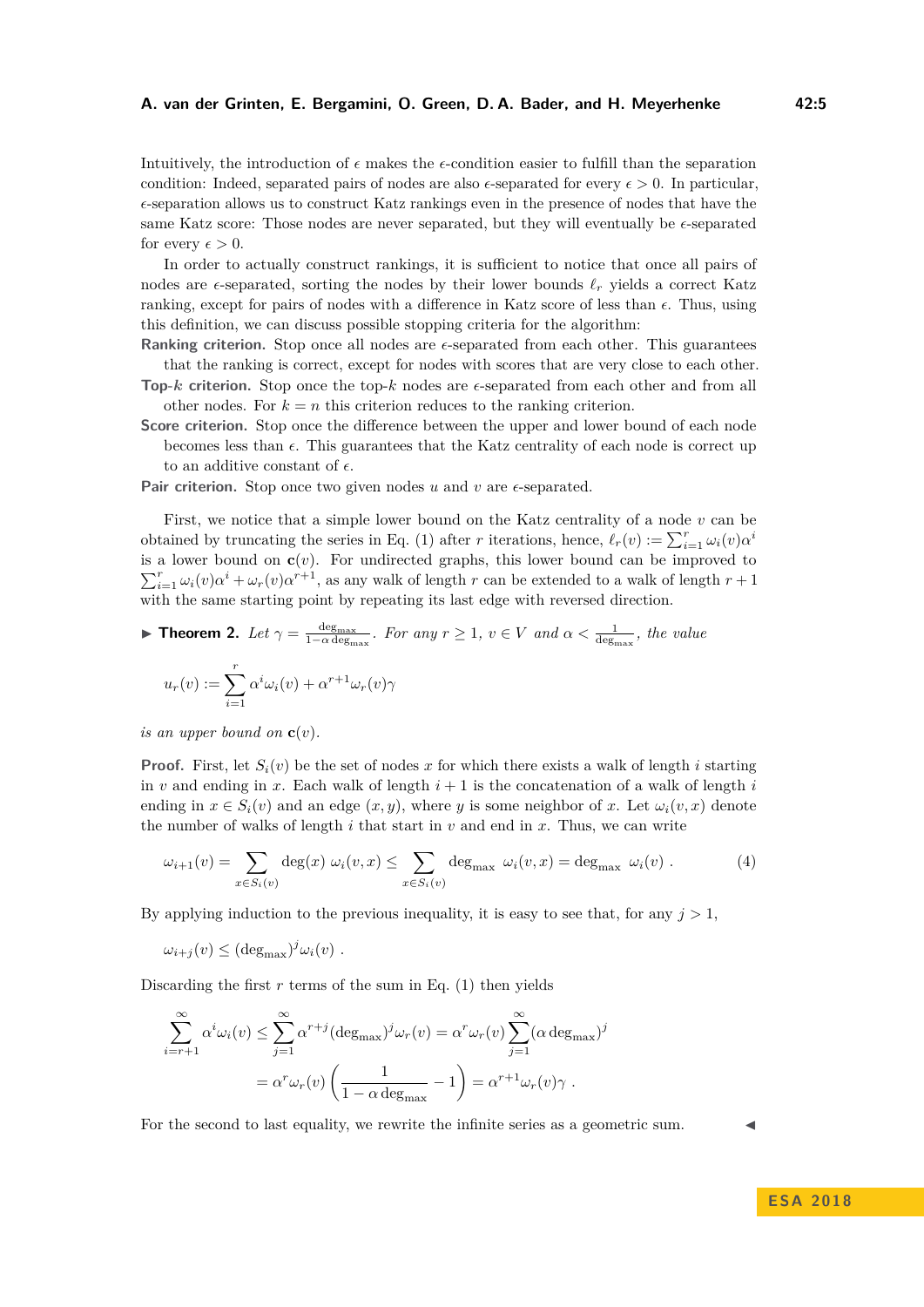#### **42:6 Scalable Katz Ranking Computation in Large Static and Dynamic Graphs**

The following lemma (proof in the full version of this paper [\[20\]](#page-13-0)) shows that we can indeed iteratively improve the upper and lower bounds for each node  $x \in V$ :

# <span id="page-5-2"></span>► **Lemma 3.** For each  $x \in V$ ,  $\ell_i(x)$  is non-decreasing in *i* and  $u_i(x)$  is non-increasing in *i*.

Theorem [2](#page-4-0) requires us to choose  $\alpha < \frac{1}{\deg_{\max}}$ , which is a restriction compared to the more general requirement of  $\alpha < \frac{1}{\sigma_{\max}}$ . For our experiments in the later sections of this paper, we set  $\alpha = \frac{1}{1+\deg_{\max}}$  in order to satisfy this condition. Aside from enabling us to apply the theorem, this choice of  $\alpha$  has some additional advantages: First, because Theorem [2](#page-4-0) gives an upper bound on Eq. [\(1\)](#page-1-1), Katz centrality is guaranteed to converge for this value of the  $\alpha$  parameter<sup>[4](#page-5-0)</sup>. deg<sub>max</sub> is also much easier to compute than  $\sigma_{\text{max}}$ , an operation that is comparable in complexity to computing the Katz centrality itself<sup>[5](#page-5-1)</sup>. Finally,  $\alpha = \frac{1}{1 + \deg_{\max}}$  is widely-used in existing literature [\[4,](#page-12-9) [7\]](#page-12-1), with Foster et al. calling it the "generally-accepted default attenuation factor" [\[7\]](#page-12-1).

It is worth remarking (proof in the full version of this paper [\[20\]](#page-13-0)) that graphs exist for which the bound from Theorem [2](#page-4-0) is sharp:

▶ **Lemma 4.** *If G is a complete graph,*  $u_i(x) = c(x)$  *for all*  $x \in V$  *and*  $i \in \mathbb{N}$ .

### **3.2 Efficient rankings using per-node bounds**

In the following, we state the description of our Katz algorithm for static graphs. As hinted earlier, the algorithm estimates Katz centrality by computing  $u_r(v)$  and  $\ell_r(v)$ . These upper and lower bounds are iteratively improved by incrementing *r* until the algorithm converges.

To actually compute  $\mathbf{c}_r(v)$ , we use the well-known fact that the number of walks of length *i* starting in node *v* is equal to the sum of the number of walks of length *i* − 1 starting in the neighbors of *v*, in other words:

<span id="page-5-3"></span>
$$
\omega_i(v) = \sum_{v \to x \in E} \omega_{i-1}(x) \tag{5}
$$

Thus, if we initialize  $\omega_1(v)$  to deg(*v*) for all  $v \in V$ , we can then repeatedly loop over the edges of *G* and compute tighter and tighter lower bounds.

We focus here on the top- $k$  convergence criterion. It is not hard to see how our techniques can be adopted to the other stopping criteria mentioned at the start of the previous subsection. To be able to efficiently detect convergence, the algorithm maintains a set of *active* nodes. These are the nodes for which the lower and upper bounds have not yet converged. Initially, all nodes are active. Each node is *deactivated* once it is  $\epsilon$ -separated from the *k* nodes with highest lower bounds  $\ell_r$ . It should be noted that, because of Lemma [3,](#page-5-2) deactivated nodes will stay deactivated in all future iterations. Thus, for the top- $k$  criterion, it is sufficient to check whether (i) only *k* nodes remain active and (ii) the remaining active nodes are  $\epsilon$ -separated from each other. This means that each iteration will require less work than its previous iteration.

Algorithm [1](#page-6-1) depicts the pseudocode of the algorithm. Computation of  $\omega_r(v)$  is done by evaluating the recurrence from Eq.  $(5)$ . After the algorithm terminates, the  $\epsilon$ -separation property guarantees that the *k* nodes with highest  $\ell_r(v)$  form a top-*k* Katz centrality ranking (although  $\ell_r(v)$  does not necessarily equal the true Katz score).

<span id="page-5-0"></span><sup>4</sup> This was already noticed by Katz [\[9\]](#page-12-0) and can alternatively be proven through linear algebra.

<span id="page-5-1"></span><sup>&</sup>lt;sup>5</sup> Indeed, the popular power iteration method to compute  $\sigma_{\text{max}}$  for real, symmetric, positive-definite matrices has a complexity of  $\Omega(r|E|)$ , where *r* denotes a number of iterations.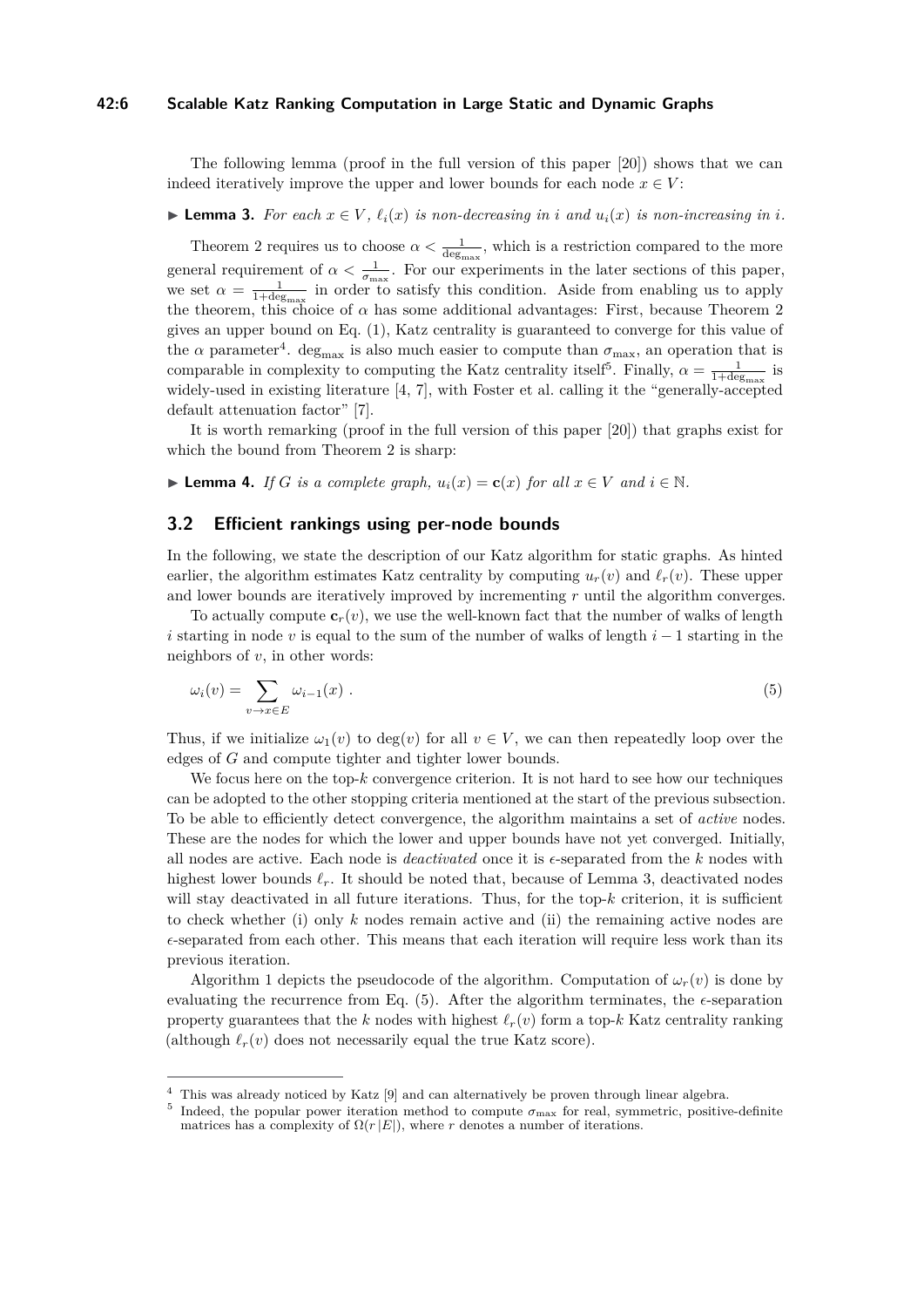<span id="page-6-1"></span>

| <b>Algorithm 1</b> Katz centrality bound computation for static graphs.           |                                                    |  |  |  |  |  |  |
|-----------------------------------------------------------------------------------|----------------------------------------------------|--|--|--|--|--|--|
| $\gamma \leftarrow \text{deg}_{\text{max}}/(1 - \alpha \text{ deg}_{\text{max}})$ |                                                    |  |  |  |  |  |  |
| Initialize $\mathbf{c}_0(x) \leftarrow 0 \quad \forall x \in V$                   |                                                    |  |  |  |  |  |  |
| Initialize $r \leftarrow 0$ and $\omega_0(x) \leftarrow 1 \quad \forall x \in V$  | function $CONVERGED()$                             |  |  |  |  |  |  |
| Initialize set of active nodes: $M \leftarrow V$                                  | PARTIALSORT $(M, k, \ell_r,$ decreasing)           |  |  |  |  |  |  |
| while not CONVERGED $()$ do                                                       | for all $i \in \{k+1, ,  V \}$ do                  |  |  |  |  |  |  |
| Set $r \leftarrow r + 1$ and $\omega_r(x) \leftarrow 0 \quad \forall x \in V$     | if $u_r(M[i]) - \epsilon < \ell_r(M[k])$ then      |  |  |  |  |  |  |
| for all $v \in V$ do                                                              | $M \leftarrow M \setminus \{v\}$                   |  |  |  |  |  |  |
| for all $v \to u \in E$ do                                                        | if $ M  > k$ then                                  |  |  |  |  |  |  |
| $\omega_r(v) \leftarrow \omega_r(v) + \omega_{r-1}(u)$                            | return false                                       |  |  |  |  |  |  |
| $\mathbf{c}_r(v) \leftarrow \mathbf{c}_{r-1}(v) + \alpha^r \omega_r(v)$           | for all $i \in \{2, \ldots, \min( M , k)\}\$ do    |  |  |  |  |  |  |
| if $G$ undirected then                                                            | if $u_r(M[i]) - \epsilon \geq \ell_r(M[i-1])$ then |  |  |  |  |  |  |
| $\ell_r(v) \leftarrow \mathbf{c}_r(v) + \alpha^{r+1} \omega_r(v)$                 | return false                                       |  |  |  |  |  |  |
| else                                                                              | return true                                        |  |  |  |  |  |  |
| $\ell_r(v) \leftarrow \mathbf{c}_r(v)$                                            |                                                    |  |  |  |  |  |  |
| $u_r(v) \leftarrow \mathbf{c}_r(v) + \alpha^{r+1} \omega_r(v) \gamma$             |                                                    |  |  |  |  |  |  |

The converged procedure in Algorithm [1](#page-6-1) checks whether the top-*k* convergence criterion is satisfied. In this procedure, *M* denotes the set of active nodes. The procedure first partially sorts the elements of M by decreasing lower bound  $\ell_r$ . After that is done, the first k elements of *M* correspond to the top-*k* elements in the current ranking (which might not be correct yet). Note that it is not necessary to construct the entire ranking here; sorting just the top- $k$  nodes is sufficient. The procedure tries to deactivate nodes that cannot be in the top- $k$ and afterwards checks if the remaining top- $k$  nodes are correctly ordered. These checks are performed by testing if the  $\epsilon$ -separation condition from Eq. [\(3\)](#page-3-3) is true.

**Complexity analysis.** The sequential worst-case time complexity of Algorithm [1](#page-6-1) is  $\mathcal{O}(r|E| +$  $r \mathcal{C}$ ), where *r* is the number of iterations and  $\mathcal{C}$  is the complexity of the convergence checking procedure. It is easy to see that the loop over *V* can be parallelized, yielding a complexity of  $\mathcal{O}(r\frac{|V|}{n})$  $\frac{V}{p}$  deg<sub>max</sub> +*r* C) on a parallel machine with *p* processors. The complexity of CONVERGED, the top-*k* ranking convergence criterion, is dominated by the  $\mathcal{O}(|V| + k \log k)$  complexity of partial sorting. Both the score and the pair criteria can be implemented in  $\mathcal{O}(1)$ .

It should be noted that – for the same solution quality – our algorithm converges at least as fast as the heuristic of Foster et al. that computes a Katz ranking without correctness guarantee. Indeed, the values of **c***<sup>r</sup>* yield exactly the values that are computed by the heuristic. However, Foster et al.'s heuristic is unable to accurately assess the quality of its current solution and might thus perform too many or too few iterations.

# <span id="page-6-0"></span>**4 Updating Katz centrality in dynamic graphs**

In this section, we discuss how our Katz centrality algorithm can be extended to compute Katz centrality rankings for dynamically changing graphs. We model those graphs as an initial graph that is modified by a sequence of edge insertions and edge deletions. We do not explicitly handle node insertions and deletions as those can easily be supported by adding enough isolated nodes to the initial graph.

Before processing any edge updates, we assume that our algorithm from Section [3](#page-3-0) was first executed on the initial graph to initialize the values  $\omega_i(x)$  for all  $x \in V$ . The dynamic graph algorithm needs to recompute  $\omega_i(x)$  for  $i \in \{1, \ldots, r\}$ , where r is the number of iterations that was reached by the static Katz algorithm on the initial graph. The main observation here is that if an edge  $u \to v$  is inserted into (or deleted from) the initial graph,  $\omega_i(x)$  only changes for nodes *x* in the vicinity of *u*. More precisely,  $\omega_i(x)$  can only change if *u* is reachable from *x* in at most  $i - 1$  steps.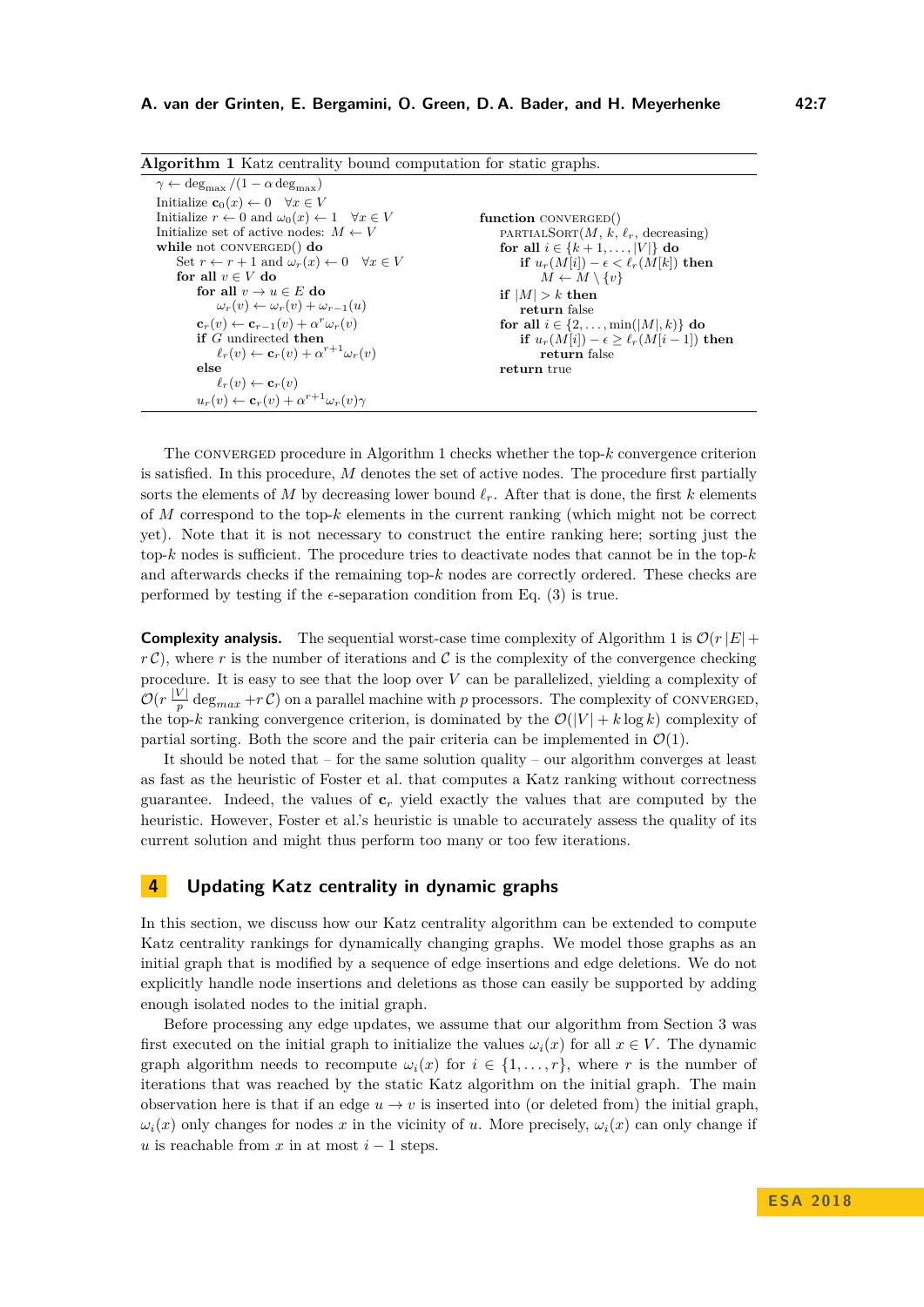### **42:8 Scalable Katz Ranking Computation in Large Static and Dynamic Graphs**

<span id="page-7-0"></span>

| <b>Algorithm 2</b> Dynamic Katz update procedure.             |                                                                                             |
|---------------------------------------------------------------|---------------------------------------------------------------------------------------------|
| $E \leftarrow E \setminus \mathcal{D}$                        |                                                                                             |
| $S \leftarrow \emptyset$ , $T \leftarrow \emptyset$           | $procedure$ UPDATELEVEL $(i)$                                                               |
| for all $w \rightarrow v \in \mathcal{I} \cup \mathcal{D}$ do | for all $v \in S \cup T$ do                                                                 |
| $S \leftarrow S \cup \{w\}$                                   | $\omega'_i(v) \leftarrow \omega_i(v)$                                                       |
| $T \leftarrow T \cup \{v\}$                                   | for all $v \in S$ do                                                                        |
| for all $i \in \{1, \ldots, r\}$ do                           | for all $w \rightarrow v \in E$ do                                                          |
| UPDATELEVEL(i)                                                | $S \leftarrow S \cup \{w\}$                                                                 |
| for all $w \in S$ do                                          | $\omega'_{i}(w) \leftarrow \omega'_{i}(w) - \omega_{i-1}(v) + \omega'_{i-1}(v)$             |
| Recompute $\ell_r(w)$ and $u_r(w)$ from $\mathbf{c}_r(w)$     | for all $w \rightarrow v \in \mathcal{I}$ do                                                |
| for all $w \in V$ do                                          | $\omega'_i(w) \leftarrow \omega'_i(w) + \omega'_{i-1}(v)$                                   |
| if $u_r(w) > \min_{x \in M} \ell_r(x) - \epsilon$ then        | for all $w \rightarrow v \in \mathcal{D}$ do                                                |
| $M \leftarrow M \cup \{w\}$<br>$\triangleright$ Reactivation  | $\omega'_i(w) \leftarrow \omega'_i(w) - \omega_{i-1}(v)$                                    |
| $E \leftarrow E \cup \mathcal{I}$                             | for all $w \in S$ do                                                                        |
| while not CONVERGED $()$ do                                   | $\mathbf{c}_i(w) \leftarrow \mathbf{c}_i(w) - \alpha^i \omega_i(w) + \alpha^i \omega'_i(w)$ |
| Run more iterations of static algorithm                       |                                                                                             |

Algorithm [2](#page-7-0) depicts the pseudocode of our dynamic Katz algorithm.  $\mathcal I$  denotes the set of edges to be inserted, while  $\mathcal D$  denotes the set of edges to be deleted. We assume that  $\mathcal{I} \cap E = \emptyset$  and  $\mathcal{D} \subseteq E$  before the algorithm. Effectively, the algorithm performs a breadth-first search (BFS) through the reverse graph of *G* and updates  $\omega_i$  for all nodes nodes that were reached in steps 1 to *i*.

After the update procedure terminates, the new upper and lower bounds can be computed from  $\mathbf{c}_r$  as in the static algorithm. We note that  $\omega'_i(x)$  matches exactly the value of  $\omega_i(x)$ that the static Katz algorithm would compute for the modified graph. Hence, the dynamic algorithm reproduces the correct values of  $\mathbf{c}_r(x)$  and also of  $\ell_r(x)$  and  $u_r(x)$  for all  $x \in V$ . In case of the top-*k* convergence criterion, some nodes might need to be *reactivated* afterwards: Remember that the top-*k* criterion maintains a set *M* of active nodes. After edge updates are processed, it can happen that there are nodes x that are not  $\epsilon$ -separated from all nodes in *M* anymore. Such nodes *x* need to be added to *M* in order to obtain a correct ranking. The ranking itself can then be updated by sorting *M* according to decreasing  $\ell_r$ .

It should be noted that there is another related corner case: Depending on the convergence criterion, it can happen that the algorithm is not converged anymore even after nodes have been reactivated. For example, for the top-*k* criterion, this is the case if the nodes in *M* are not  $\epsilon$ -separated from each other anymore. Thus, after the dynamic update we have to perform a convergence check and potentially run additional iterations of the static algorithm until it converges again.

Assuming that no further iterations of the static algorithms are necessary, the complexity of the update procedure is  $\mathcal{O}(r|E| + \mathcal{C})$ , where C is the complexity of convergence checking (see Section [3\)](#page-3-0). In reality, however, the procedure can be expected to perform much better: Especially for the first few iterations, we expect the set *S* of vertices visited by the BFS to be much smaller than  $|V|$ . However, this implies that effective parallelization of the dynamic graph algorithm is more challenging than the static counterpart. We mitigate this problem, by aborting the BFS if  $|S|$  becomes large and just update the  $\omega_i$  scores unconditionally for all nodes.

Finally, it is easy to see that the algorithm can be modified to update  $\omega$  in-place instead of constructing a new  $\omega'$  matrix. For this optimization, the algorithm needs to save the value of  $\omega_i$  for all nodes of *S* before overwriting it, as this value is required for iteration  $i + 1$ . For readability, we omit this modification in the pseudocode.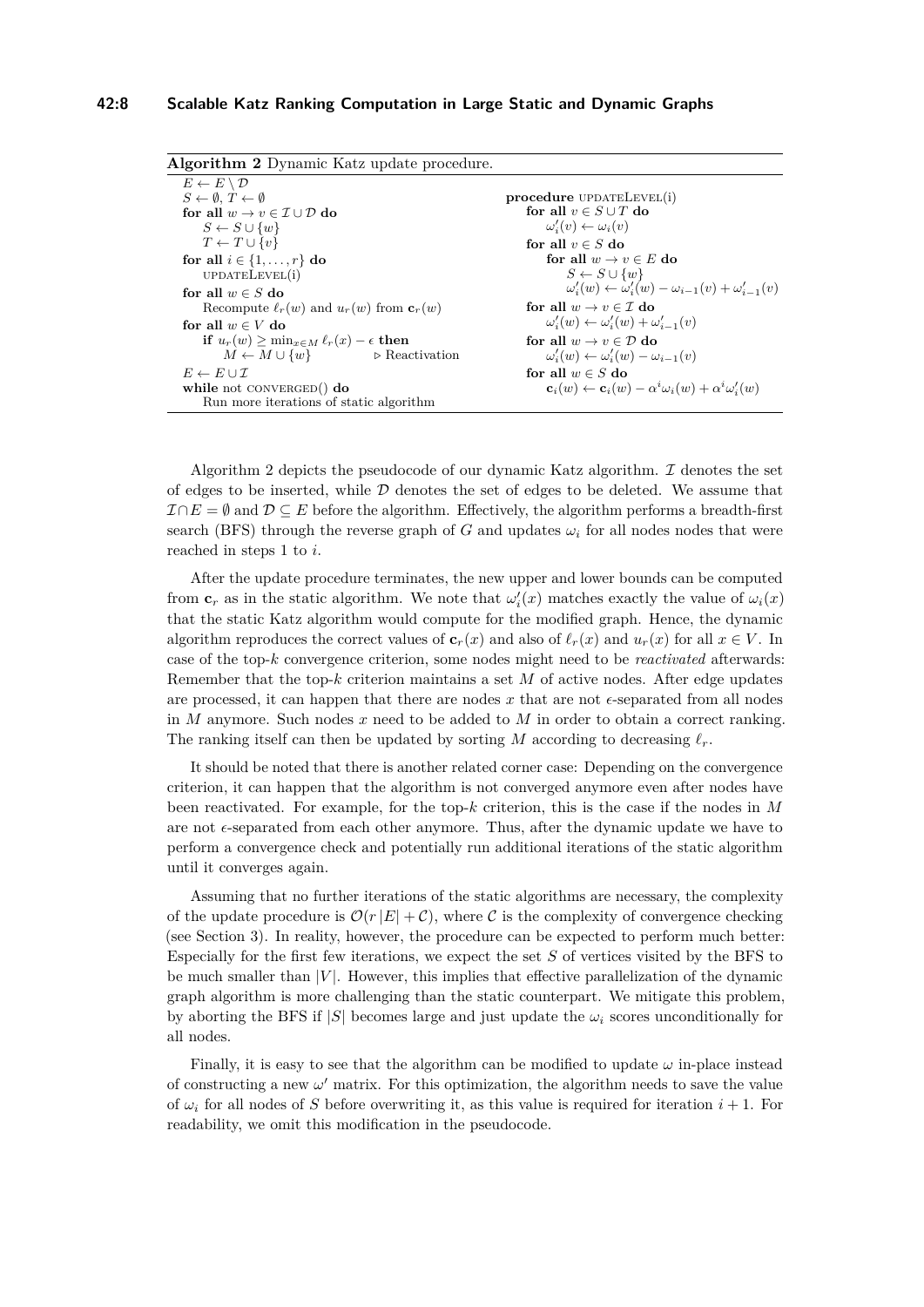| $\epsilon$ |      | $r^{a)}$ Runtime <sup>a)</sup> | Separation <sup>b)</sup> | $\epsilon$ |      | $r^{a)}$ Runtime <sup>a)</sup> | Separation <sup>b)</sup> |
|------------|------|--------------------------------|--------------------------|------------|------|--------------------------------|--------------------------|
| $10^{-1}$  | 2.3  | $33.51$ s                      | 96.189974 %              | $10^{-7}$  | 7.2  | 78.74 s                        | 99.994959 %              |
| $10^{-2}$  | 3.0  | $42.81$ s                      | 98.478250 %              | $10^{-8}$  | 7.9  | 83.28 s                        | 99.998866 %              |
| $10^{-3}$  | 3.8  | 51.59 s                        | 99.264726 %              | $10^{-9}$  | 8.6  | 85.10 s                        | 99.998886 %              |
| $10^{-4}$  | 4.8  | 65.99 s                        | 99.391884 %              | $10^{-10}$ | 9.2  | 89.03 s                        | 99.998889 %              |
| $10^{-5}$  | 5.7  | $71.53 \text{ s}$              | 99.992908 %              | $10^{-11}$ | 9.8  | 99.43 s                        | 99.998934 %              |
| $10^{-6}$  | 6.5  | $70.59$ s                      | 99.994861 %              | $10^{-12}$ | 10.4 | 96.86 s                        | 99.998934 %              |
| Foster     | 11.2 | $105.03$ s                     | $\overline{\phantom{a}}$ | CG         | 12.0 | $117.24$ s                     |                          |

<span id="page-8-2"></span>**Table 1** Performance of the Katz algorithm, ranking criterion.

a) Average over all instances. *r* is the number of iterations.

b) Fraction of node pairs that are separated (and not only  $\epsilon$ -separated). Lower bound on the correctly ranked pairs. This is the geometric mean over all graphs.

# <span id="page-8-0"></span>**5 Experiments**

**Implementation details.** The new algorithm in this paper is hardware independent and as such we can implement it on different types of hardware with the right type of software support. Specifically, our dynamic Katz centrality requires a dynamic graph data structure. On the CPU we use NetworKit [\[19\]](#page-13-6); on the GPU we use Hornet<sup>[6](#page-8-1)</sup>. The Hornet data structure is architecture independent, though at time of writing only a GPU implementation exists.

NetworKit consists of an optimized C++ network analysis library and bindings to access this library from Python. NetworKit contains parallel shared-memory implementations of many popular graph algorithms and can handle networks with billions of edges.

The Hornet [\[6\]](#page-12-10), an efficient extension to the cuSTINGER [\[8\]](#page-12-11) data structure, is a dynamic graph and matrix data structure designed for large scale networks and to support graphs with trillions of vertices. In contrast to cuSTINGER, Hornet better utilizes memory, supports memory reclamation, and can be updated almost ten times faster.

In our experiments, we compare our new algorithm to Foster et al.'s heuristic and a conjugate gradient (CG) algorithm (without preconditioning) that solves Eq. [\(2\)](#page-1-0). The performance of CG could be possibly improved by employing a suitable preconditioner; however, we do not expect this to change our results qualitatively. Both of these algorithms were implemented in NetworKit and share the graph data structure with our new Katz implementation. We remark that for the static case, both CG and our Katz algorithm could be implemented on top of a CSR matrix data structure to improve the data locality and speed up the implementation.

**Experimental setup.** We evaluate our algorithms on a set of complex networks. The networks originate from diverse real-world applications and were taken from SNAP [\[14\]](#page-12-12) and KONECT [\[11\]](#page-12-13). Details about the exact instances that we used can be found in the full version of this paper [\[20\]](#page-13-0). In order to be able to compare our algorithm to the CG algorithm, we turn the directed graphs in this test set into undirected graphs by ignoring edge directions. This ensures that the adjacency matrix is symmetric and CG is applicable. Our new algorithm itself would be able to handle directed graphs just fine.

<span id="page-8-1"></span> $6$  Hornet can be found at  $https://github.com/hornet-gt, while Networkit is available from <https://github.com/hornet-gt>, while Networkit is available from <https://github.com/hornet-gt>, while Networkit is available from <https://github.com/hornet-gt>, while Networkit is available from <https://github.com/hornet-gt>, while Networkit is available from <https://www.hornet-gt>, while Networkit is available from [https://www.hornet](https://www.hornet-gt)$  $https://github.com/hornet-gt, while Networkit is available from <https://github.com/hornet-gt>, while Networkit is available from <https://github.com/hornet-gt>, while Networkit is available from <https://github.com/hornet-gt>, while Networkit is available from <https://github.com/hornet-gt>, while Networkit is available from <https://www.hornet-gt>, while Networkit is available from [https://www.hornet](https://www.hornet-gt)$  $https://github.com/hornet-gt, while Networkit is available from <https://github.com/hornet-gt>, while Networkit is available from <https://github.com/hornet-gt>, while Networkit is available from <https://github.com/hornet-gt>, while Networkit is available from <https://github.com/hornet-gt>, while Networkit is available from <https://www.hornet-gt>, while Networkit is available from [https://www.hornet](https://www.hornet-gt)$  $https://github.com/hornet-gt, while Networkit is available from <https://github.com/hornet-gt>, while Networkit is available from <https://github.com/hornet-gt>, while Networkit is available from <https://github.com/hornet-gt>, while Networkit is available from <https://github.com/hornet-gt>, while Networkit is available from <https://www.hornet-gt>, while Networkit is available from [https://www.hornet](https://www.hornet-gt)$ [//github.com/kit-parco/networkit](https://github.com/kit-parco/networkit). Both projects are open source, including the implementations of our new algorithm.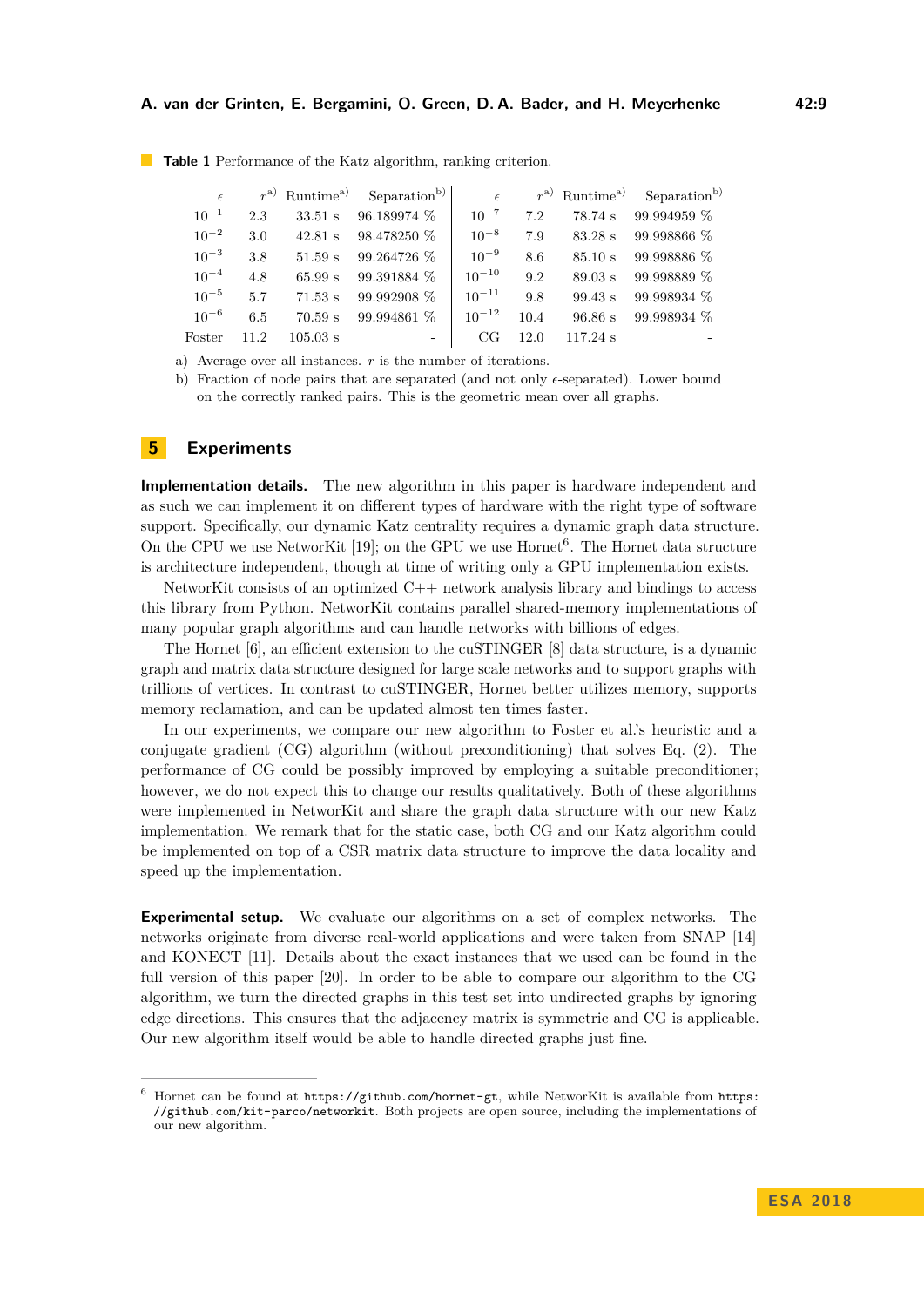#### **42:10 Scalable Katz Ranking Computation in Large Static and Dynamic Graphs**

<span id="page-9-1"></span>

**Figure 1** Katz performance on individual instances.

All CPU experiments ran on a machine with dual-socket Intel Xeon E5-2690 v2 CPUs with 10 cores per socket<sup>[7](#page-9-0)</sup> and 128 GiB RAM. Our GPU experiments are conducted on an NVIDIA P100 GPU which has 56 Streaming Multiprocessors (SMs) and 64 Streaming Processors (SPs) per SM (for a total of 3584 SPs) and has 16GB of HBM2 memory. To effectively use the GPU, the number of active threads need to be roughly 8 times larger than the number of SPs. The Hornet framework has an API that enables such parallelization (with load balancing) such that the user only needs to write a few lines of code.

# **5.1 Evaluation of the static Katz algorithm**

In a first experiment, we evaluate the running time of our static Katz algorithm. In particular, we compare it to the running time of the linear algebra formulation (i.e. the CG algorithm) and Foster et al.'s heuristic. We run CG until the residual is less than  $10^{-15}$  to obtain a nearly exact Katz ranking (i.e. up to machine precision; later in this section, we compare to CG runs with larger error tolerances). For Foster's heuristic, we use an error tolerance of 10<sup>−</sup><sup>9</sup> , which also yields an almost exact ranking. For our own algorithm, we use the ranking convergence criterion (see Section [3\)](#page-3-0) and report running times and the quality of our correctness guarantees for different values of  $\epsilon$ . All algorithms in this experiment ran in single-threaded mode.

Table [1](#page-8-2) summarizes the results of the evaluation. The fourth column of Table [1](#page-8-2) states the fraction of separated pairs of nodes. This value represents a lower bound on the correctness of ranking. Note that pairs of nodes that have the same Katz score will never be separated. Indeed, this seems to be the case for about 0.001% of all pairs of nodes (as they are never separated, not even if  $\epsilon$  is very low). Taking this into account, we can see that our algorithm already computes the correct ranking for 99% of all pairs of nodes at  $\epsilon = 10^{-3}$ . At this  $\epsilon$ , our algorithm outperforms the other Katz algorithms considerably.

Furthermore, Table [1](#page-8-2) shows that the average running time of our algorithm is smaller than the running time of the Foster et al. and CG algorithms. However, the graphs in our instance set vastly differ in size and originate from different applications; thus, the average running time alone does not give good indication for performance on individual graphs. In Figure [1](#page-9-1) we report running times of our algorithm for the ten largest individual instances.  $\epsilon = 10^{-1}$  is taken as baseline and the running times of all other algorithms are reported relative to this baseline. In the  $\epsilon \leq 10^{-3}$  setups, our Katz algorithm outperforms the CG and

<span id="page-9-0"></span><sup>7</sup> Hyperthreading was disabled for the experiments.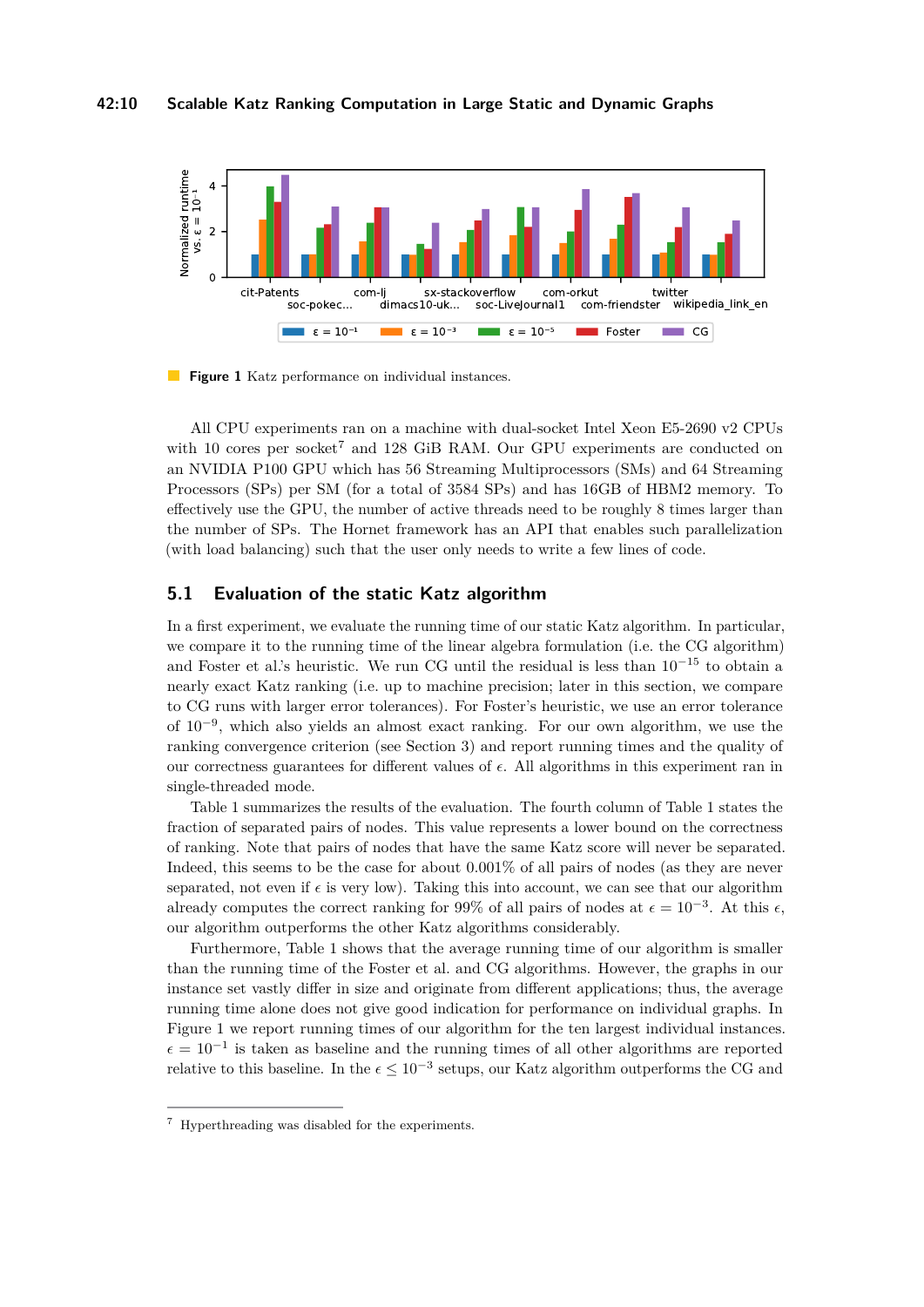<span id="page-10-0"></span>

**Figure 2** Top-*k* speedup over full ranking. **Figure 3** Dynamic update performance.

Foster et al. algorithms on all instances. Foster et al.'s algorithm is faster than our algorithm for  $\epsilon = 10^{-5}$  on three out of ten instances. On the depicted instances, CG is never faster than our algorithm, although it can outperform our algorithm on some small instances and for very low  $\epsilon$ .

Finally, in Figure [2,](#page-10-0) we present results of our Katz algorithm while using the top-*k* convergence criterion. We report (geometric) mean speedups relative to the full ranking criterion. The figure also includes the approach of Nathan et al. [\[17\]](#page-13-2). Nathan et al. conducted experiments on real-world graphs and concluded that solving Eq. [\(2\)](#page-1-0) with an error tolerance of 10<sup>−</sup><sup>4</sup> in practice almost always results in the correct top-100 ranking. Thus, we run CG with that error tolerance. However, it turns out that this approach is barely faster than our full ranking algorithm. In contrast to that, our top-*k* algorithm yields decent speedups for  $k \leq 1000$ .

### **5.2 Evaluation of the dynamic Katz algorithm**

In our next experiment, we evaluate the performance of our dynamic Katz algorithm to compute top-1000 rankings using  $\epsilon = 10^{-4}$ . We select *b* random edges from the graph, delete them in a single batch and run our dynamic update algorithm on the resulting graph. We vary the batch size  $b$  from  $10^0$  to  $10^5$  and report the running times of the dynamic graph algorithm relative to recomputation. Similar to the previous experiment, we run the algorithms in single-threaded mode. Note that while we only show results for edge deletion, edge insertion is completely symmetric in Algorithm [2.](#page-7-0)

Figure [3](#page-10-0) summarizes the results of the experiment. For batch sizes  $b \le 1000$ , our dynamic algorithm offers a considerable speedup over recomputation of Katz centralities. As many of the graphs in our set of instances have a small diameter, for larger batch sizes  $(b > 10000)$ , almost all of the vertices of the graph need to be visited during the dynamic update procedure. Hence, the dynamic update algorithm is slower than recomputation in these cases.

# **5.3 Real-time Katz computation using parallel CPU and GPU implementations**

Our last experiment concerns the practical running time and scalability of efficient parallel CPU and GPU implementations of our algorithm. For this, we compare the running times of our shared-memory CPU implementation with different numbers of cores. Furthermore, we report results of our GPU implementation. Because of GPU memory constraints, we could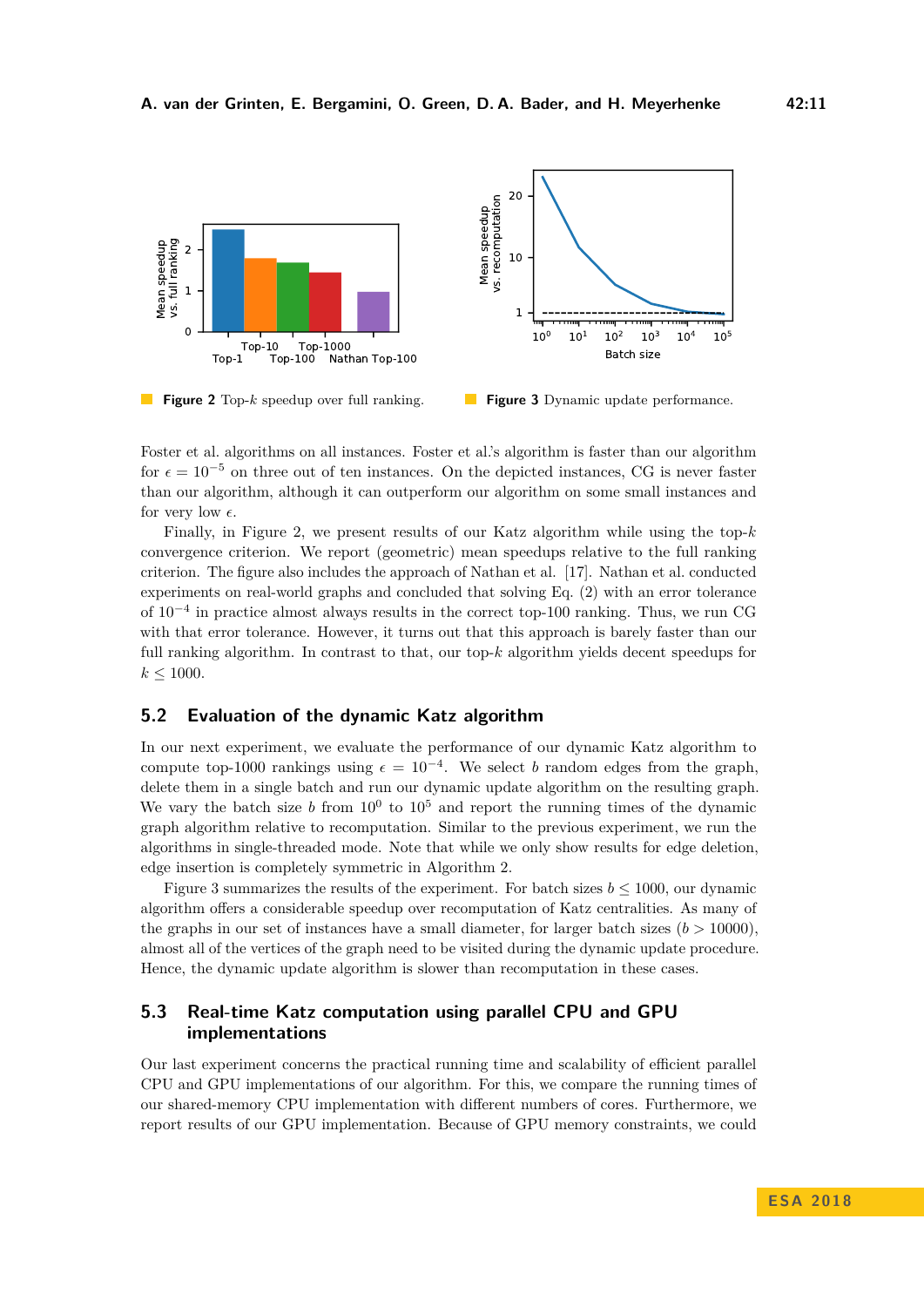### **42:12 Scalable Katz Ranking Computation in Large Static and Dynamic Graphs**

<span id="page-11-0"></span>

**Figure 4** Scalability of parallel CPU and GPU implementations.

not process all of the graphs on the GPU. Hence, we provide the results of this experiment only for a subset of graphs that do fit into the memory of our GPU. The graphs in this subset have between 1.5 million and 120 million edges. We use the top-10000 convergence criterion with  $\epsilon = 10^{-6}$ .

Figure [4](#page-11-0) depicts the results of the evaluation. In this figure, we consider the sequential CPU implementation as a baseline. We report the relative running times of the 2, 4, 8 and 16 core CPU configurations, as well as the GPU configuration, to this baseline. While the parallel CPU configurations yield moderate speedups over the sequential implementation, the GPU gives a significant speedup over the 16 core CPU configuration<sup>[8](#page-11-1)</sup>. Even compared to a 20 core CPU configuration (not depicted in the plots; see the full version of this paper [\[20\]](#page-13-0)), the GPU achieves a (geometric) mean speedup of  $10\times$ .

The CPU implementation achieves running times in the range of seconds; however, our GPU implementation reduces this running time to a fraction of a second. In particular, the GPU running time varies between 20 ms (for roadNet-PA) and 213 ms (for com-orkut), enabling near real-time computation of Katz centrality even for graphs with hundreds of millions of edges.

# **6 Conclusion**

In this paper, we have presented an algorithm for Katz centrality that computes upper and lower bounds on the Katz score of individual nodes. Experiments demonstrated that our algorithm outperforms both linear algebra formulations and approximation algorithms, with speedups between 150% and 350% depending on desired correctness guarantees.

Future work could try to provide stricter per-node bounds for Katz centrality to further decrease the number of iterations that the algorithm requires to convergence. In particular, it would be desirable to prove per-node bounds that do not rely on  $\alpha < 1/\deg_{\max}$ . On the implementation side, our new algorithm could be formulated in the language of GraphBLAS [\[10\]](#page-12-14) to enable it to run on a variety of upcoming software and hardware architectures.

<span id="page-11-1"></span><sup>8</sup> At time of writing, our CPU implementation uses a sequential algorithm for partial sorting; this is a bottleneck in the parallel CPU configurations.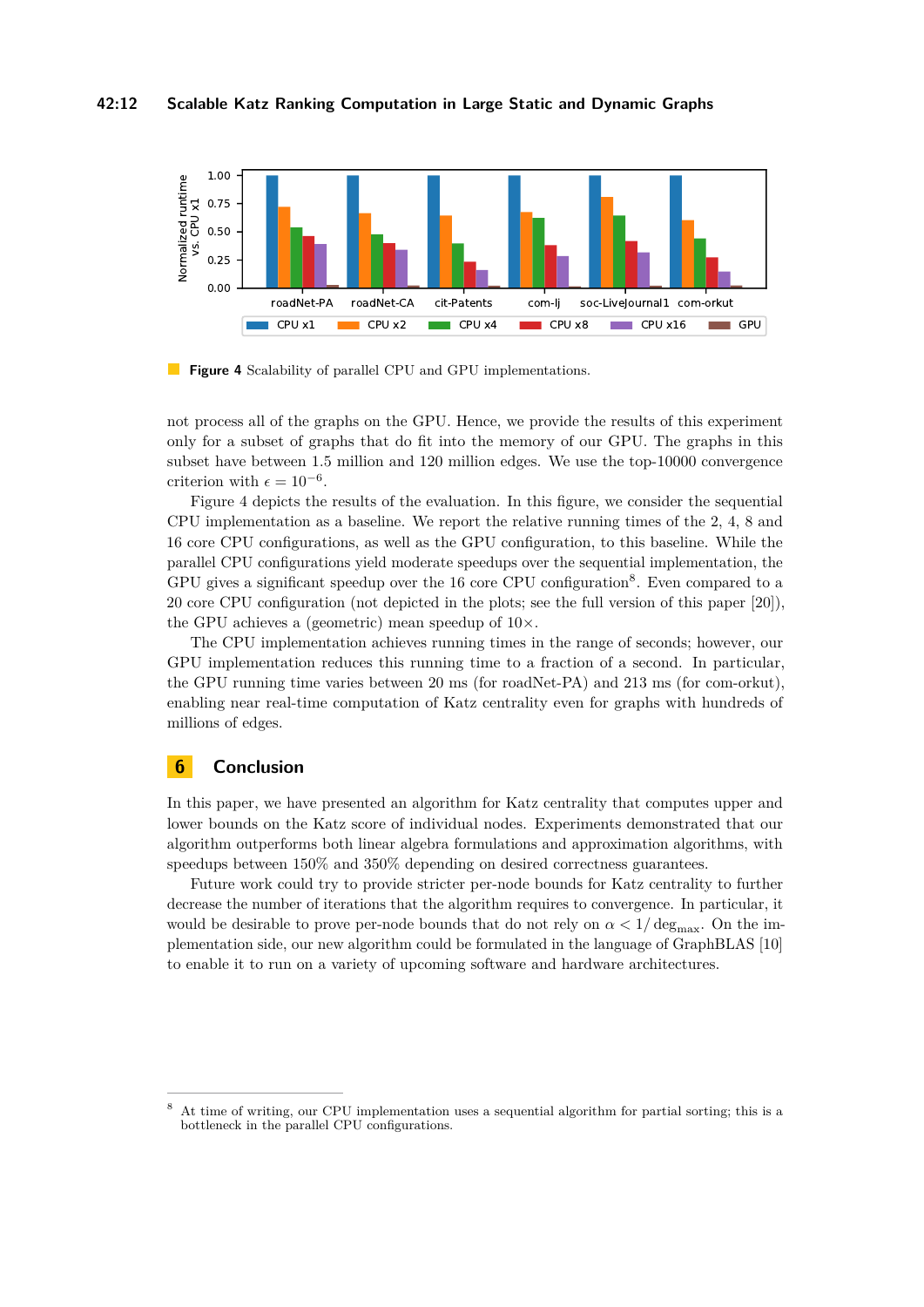# **References**

- <span id="page-12-8"></span>**1** E. Acar, D. M. Dunlavy, and T. G. Kolda. Link prediction on evolving data using matrix and tensor factorizations. In *2009 IEEE International Conference on Data Mining Workshops*, pages 262–269, Dec 2009. [doi:10.1109/ICDMW.2009.54](http://dx.doi.org/10.1109/ICDMW.2009.54).
- <span id="page-12-2"></span>**2** Elisabetta Bergamini, Michele Borassi, Pierluigi Crescenzi, Andrea Marino, and Henning Meyerhenke. Computing top-k closeness centrality faster in unweighted graphs. In *2016 Proceedings of the Eighteenth Workshop on Algorithm Engineering and Experiments (ALENEX)*, pages 68–80. Society for Industrial and Applied Mathematics, 2018. [doi:10.1137/1.9781611974317.6](http://dx.doi.org/10.1137/1.9781611974317.6).
- <span id="page-12-4"></span>**3** Patrick Bisenius, Elisabetta Bergamin, Eugenio Angriman, and Henning Meyerhenke. Computing top-k closeness centrality in fully-dynamic graphs. In *2018 Proceedings of the Twentieth Workshop on Algorithm Engineering and Experiments (ALENEX)*, pages 21–35. Society for Industrial and Applied Mathematics, 2018. [doi:10.1137/1.9781611975055.3](http://dx.doi.org/10.1137/1.9781611975055.3).
- <span id="page-12-9"></span>**4** Francesco Bonchi, Pooya Esfandiar, David Gleich, Chen Greif, and Laks Lakshmanan. Fast matrix computations for pairwise and columnwise commute times and katz scores. *Internet Mathematics*, 8:73–112, 03 2012.
- <span id="page-12-7"></span>**5** Sergey Brin and Lawrence Page. The anatomy of a large-scale hypertextual web search engine. *Computer Networks and ISDN Systems*, 30(1):107–117, 1998. Proceedings of the Seventh International World Wide Web Conference. [doi:10.1016/S0169-7552\(98\)00110-X](http://dx.doi.org/10.1016/S0169-7552(98)00110-X).
- <span id="page-12-10"></span>**6** F. Busato, O. Green, N. Bombieri, and D.A. Bader. Hornet: An Efficient Data Structure for Dynamic Sparse Graphs and Matrices on GPUs. In *IEEE Proc. High Performance Extreme Computing (HPEC)*, Waltham, MA, 2018.
- <span id="page-12-1"></span>**7** Kurt C. Foster, Stephen Q. Muth, John J. Potterat, and Richard B. Rothenberg. A faster katz status score algorithm. *Computational & Mathematical Organization Theory*, 7(4):275– 285, Dec 2001. [doi:10.1023/A:1013470632383](http://dx.doi.org/10.1023/A:1013470632383).
- <span id="page-12-11"></span>**8** O. Green and D.A. Bader. cuSTINGER: Supporting Dynamic Graph Algorithms for GPUs. In *IEEE Proc. High Performance Embedded Computing Workshop (HPEC)*, Waltham, MA, 2016.
- <span id="page-12-0"></span>**9** Leo Katz. A new status index derived from sociometric analysis. *Psychometrika*, 18(1):39– 43, Mar 1953. [doi:10.1007/BF02289026](http://dx.doi.org/10.1007/BF02289026).
- <span id="page-12-14"></span>**10** J. Kepner, P. Aaltonen, D. Bader, A. Buluç, F. Franchetti, J. Gilbert, D. Hutchison, M. Kumar, A. Lumsdaine, H. Meyerhenke, S. McMillan, C. Yang, J. D. Owens, M. Zalewski, T. Mattson, and J. Moreira. Mathematical foundations of the graphblas. In *2016 IEEE High Performance Extreme Computing Conference (HPEC)*, pages 1–9, Sept 2016. [doi:10.1109/HPEC.2016.7761646](http://dx.doi.org/10.1109/HPEC.2016.7761646).
- <span id="page-12-13"></span>**11** Jérôme Kunegis. Konect: The koblenz network collection. In *Proceedings of the 22Nd International Conference on World Wide Web*, WWW '13 Companion, pages 1343–1350, New York, NY, USA, 2013. ACM. [doi:10.1145/2487788.2488173](http://dx.doi.org/10.1145/2487788.2488173).
- <span id="page-12-5"></span>**12** Min-Joong Lee, Sunghee Choi, and Chin-Wan Chung. Efficient algorithms for updating betweenness centrality in fully dynamic graphs. *Information Sciences*, 326:278–296, 2016. [doi:10.1016/j.ins.2015.07.053](http://dx.doi.org/10.1016/j.ins.2015.07.053).
- <span id="page-12-3"></span>**13** Min-Joong Lee and Chin-Wan Chung. Finding k-highest betweenness centrality vertices in graphs. In *Proceedings of the 23rd International Conference on World Wide Web*, WWW '14 Companion, pages 339–340, New York, NY, USA, 2014. ACM. [doi:10.1145/2567948.](http://dx.doi.org/10.1145/2567948.2577358) [2577358](http://dx.doi.org/10.1145/2567948.2577358).
- <span id="page-12-12"></span>**14** Jure Leskovec and Rok Sosič. Snap: A general-purpose network analysis and graph-mining library. *ACM Transactions on Intelligent Systems and Technology (TIST)*, 8(1):1, 2016.
- <span id="page-12-6"></span>**15** Eisha Nathan and David A. Bader. A dynamic algorithm for updating katz centrality in graphs. In *Proceedings of the 2017 IEEE/ACM International Conference on Advances in*